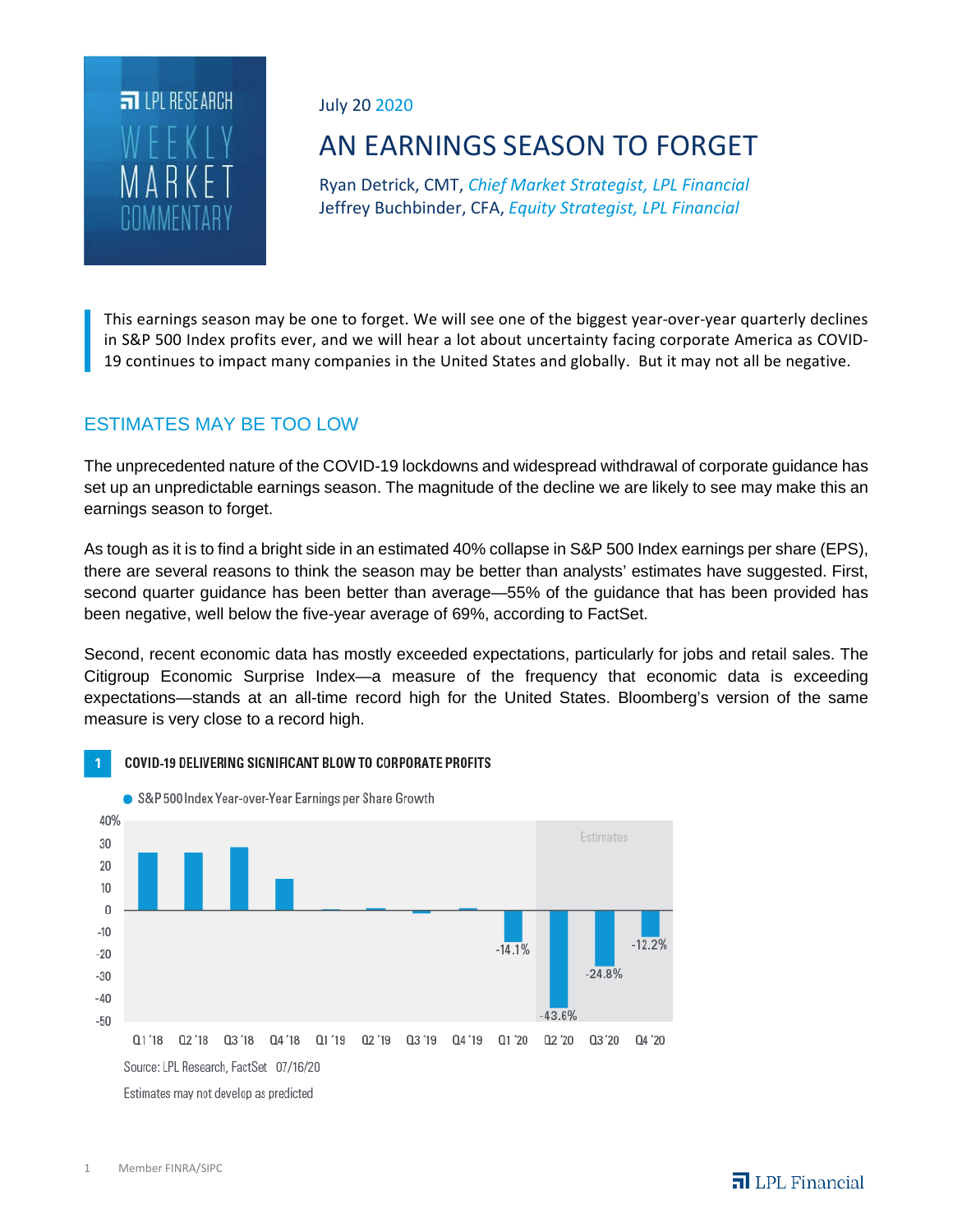Finally, earnings estimates for the second half of 2020 have been impressively stable in June and early July, which we believe increases the chances of more and bigger upside surprises. Consensus estimates for 2020 (FactSet) as of July 17 stood at \$126.90, only marginally below the \$127.66 estimate on June 1. We interpret this as a positive signal, while we also acknowledge the uncertainty—given that more than one-third of the S&P 500 companies withdrew guidance during the pandemic.

Bottom line, we think second quarter earnings season may produce a larger upside surprise to quarter-end estimates than the historical average of 3–4%. FactSet's consensus S&P 500 EPS estimates were calling for a 44% year-over-year decline during in the second quarter, as of June 30, 2020 **[FIGURE 1]**.

### KEY THEMES TO WATCH

As we wade through this unpredictable earnings season, there are a few key themes to watch:

- **1) Caution over optimism.** Although guidance has been less negative than normal for the second quarter and the economic rebound has exceeded expectations, the outlooks for the economy and corporate America remain very uncertain. Many states, particularly in the West and South, are struggling to contain the latest outbreak of COVID-19, while several other countries, notably Brazil and India, are still seeing steady increases in cases. Improving treatments and progress toward a vaccine are encouraging, but we expect companies to err on the side of being conservative.
- **2) Finding a floor.** Economic uncertainty potentially may cause many companies to withhold guidance again, as they did after first quarter results. This may leave analysts guessing and lead to continued wide dispersion of company estimates. Whatever guidance we do get may give us a better sense of where the floor in earnings might be in the event that additional virus containment measures disrupt businesses in the coming months.
- **3) Widening gap between winners and losers**. Some companies have been largely unaffected by the COVID-19 pandemic, while others have been hard hit. For example, technology and healthcare sectors may see only modest single-digit percentage declines, based on consensus estimates. The consumer discretionary and energy sectors, however, are expected to report losses—all profits are expected to be wiped out by the pandemic. The separation between the winners and losers continues to widen in this environment.

#### UPDATED EARNINGS FORECAST

As we discussed in our *Midyear Outlook 2020* publication, we expect the drop in earnings this year to be roughly in line with the historical average during recessions in the 25% range, or \$120 to \$125 per share in S&P 500 EPS. We believe this forecast reflects the severity of the decline in economic activity in March and early April, the initial snapback as the economy reopened, and growth headwinds that will constrain the recovery later this year. The severity of the recession and challenges for businesses incorporating social distancing introduce downside risk to this forecast.

Breakthroughs on treatments may make a return to pre-pandemic levels of corporate profits possible in 2021. However, given the amount of economic damage that has been done already, we think that may be unlikely.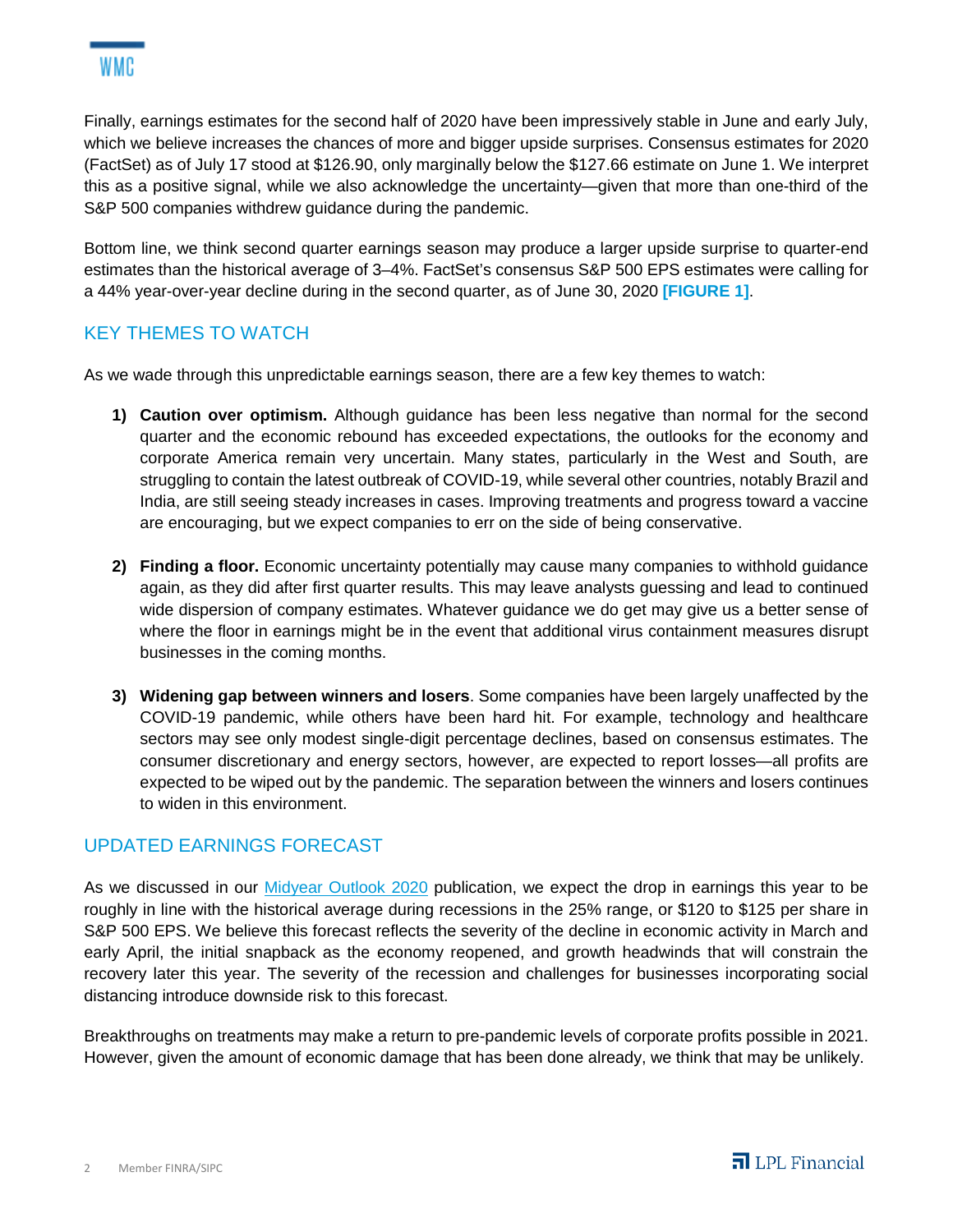## STOCK MARKET OUTLOOK

Given earnings are depressed, we use a normalized EPS figure of \$165 to set our stock market forecast. We believe that level of earnings power will be achievable as soon as the virus is fully contained. Our year-end target range for the S&P 500 fair value of 3,250–3,300 is based on that earnings forecast and a price-toearnings (PE) ratio slightly below 20.

Even though that annual earnings run rate may not be achievable until late 2021 through early 2022, we are comfortable using a longer-term earnings target to value stocks at this point in time, given interest rates are so low and because we assign a high probability of a COVID-19 vaccine becoming available within that time frame. Although we believe stocks may be pricing in a bit too much economic optimism in the short term, for long-term investors, we continue to anticipate more potential gains for stocks than bonds over the next 12 to 24 months.